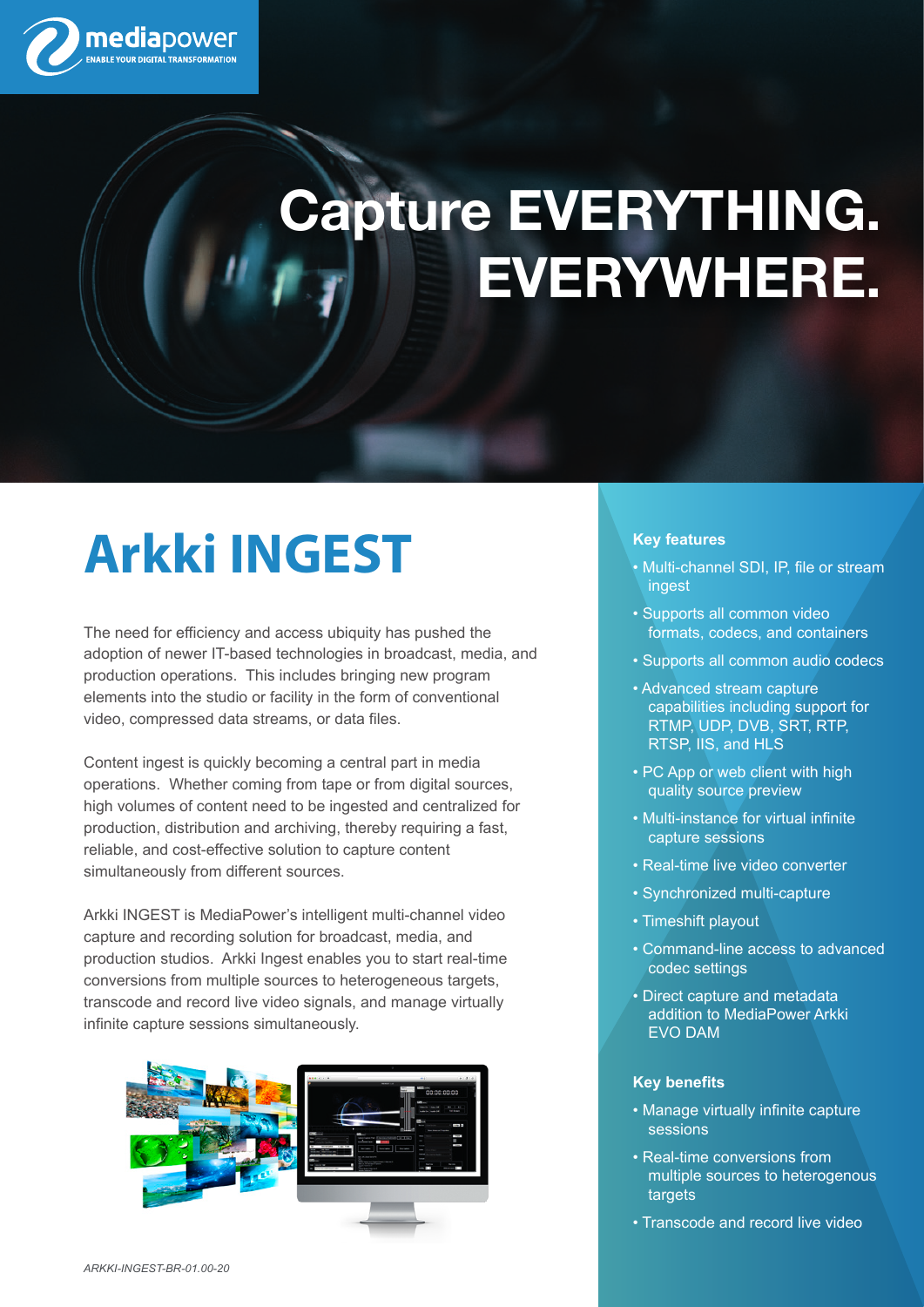Arkki INGEST supports many different input sources and send them to hetereogenous targets.

| <b>OINPUT SOURCES</b>                                      | <b>OUTPUT DESTINATIONS O</b> |
|------------------------------------------------------------|------------------------------|
| • Decklink Native                                          | ▸ NDI                        |
| ▸ Aja                                                      | $\cdot$ SDI                  |
| Any other DirectShow Device                                | • Webrtc                     |
| • Ndi Native Iso                                           | rtsp/mp<br>×.                |
| $\cdot$ WebRtc                                             | $\cdot$ Srt                  |
| $\cdot$ SRT                                                | · Srt/DVB                    |
| $\cdot$ rtm/sp                                             |                              |
| $-HLS$                                                     | Play while recording         |
| • Web pages                                                |                              |
| File-based                                                 |                              |
| With closed captions, Anc - Vanc support and LTC insertion |                              |

### **SMART INGEST**

Arkki INGEST features a SMART Ingest functionality that lets you:

- $\blacksquare$  Create and synchronize multiple instances for virtually infinite capture sessions
- $\blacksquare$  Convert and time-shift live video sources to NDI/SDI output in real-time
- $\blacksquare$  Access advanced codec settings through a command-line interface

■ Directly capture and add metadata into MediaPower's Arkki EVO Digital Asset Management Platform

- Capture
- Time shift capture
- Pause Capture
- Switch file capture
- Capture time limit
- Capture file size limit
- Incremental file name capture
- Scheduled capture
- Closed caption preview
- Frame rate conversion filter
- Aspect ratio filter
- Audio normalizer
- Audio gain filter
- Encoder profile preset
- Capture without re-encoding (stream copy)

#### **PC application or WEB client**

Arkki INGEST comes as a PC application or a web client. You get the choice of whether you use a PC application on your workstations or use your web browser to remotely access the ingest application with high quality source previews.

| 000(1)                                                                                |                                                                                                | 48.0.                                                                            | $\sigma$<br>$^{\circ}$<br>$\mathbb{A}$             |
|---------------------------------------------------------------------------------------|------------------------------------------------------------------------------------------------|----------------------------------------------------------------------------------|----------------------------------------------------|
|                                                                                       | FINE INSCIT-1.10                                                                               |                                                                                  |                                                    |
|                                                                                       | Track B<br>Explored                                                                            | Time 2006<br>00:00:00:00                                                         |                                                    |
|                                                                                       |                                                                                                | Previewa<br>Video On Video Off<br>Audio On Audio Off                             | $\ddot{\phantom{1}}$<br>16.9<br><b>Full Screen</b> |
| the control of the con-<br>$\sim$<br>Rec Roman                                        | Control                                                                                        | <b>Source</b><br><b>Source: Clien Sources</b><br><b>Show Advanced Properties</b> | Config R                                           |
| Veloc<br>eMVF. Custom                                                                 | Стомманосомольно в 14 Секс<br>Custom Capture Path 1<br>٠                                       | Victoria<br>«None»                                                               | Props<br>٠                                         |
| cluta/list Specified><br>and in                                                       | <b>Incremental Save</b><br><b>HEARLE</b><br>$\overline{\phantom{a}}$                           | ĵ                                                                                |                                                    |
| <b>Selected Option</b><br>or how Profile<br><b>Type</b>                               |                                                                                                | former                                                                           | <b>Props</b><br>٠                                  |
| <b>Auto Select</b><br><b>Service</b><br>Default formal codes<br><b>Barmat Ivalent</b> | <b>Start Capture</b><br>Pause Capture<br><b>Stop Capture</b>                                   | Audio<br>«From Video»                                                            |                                                    |
|                                                                                       |                                                                                                | External chip European Austino-                                                  | ı                                                  |
|                                                                                       | State with Count Server PC<br>P.                                                               | former                                                                           |                                                    |
|                                                                                       |                                                                                                |                                                                                  |                                                    |
| San                                                                                   | 1014<br>Suffers Frames Fox 0 Deciped 0 Bendra 0 Video town 0<br>War Lat. At her less 20 needs. | <b>Start Line</b>                                                                | <b>Shop Lives</b>                                  |
| <b>MODESTOW</b><br><b>Text</b><br>ert.rt27.8.6.1.40017mode=caller                     | $\sim$<br><b>THE REAL PROP</b><br><b>AST</b><br>France: Brody C Wiley Leve D                   |                                                                                  | <b>Infered (sec) 1.0 10</b>                        |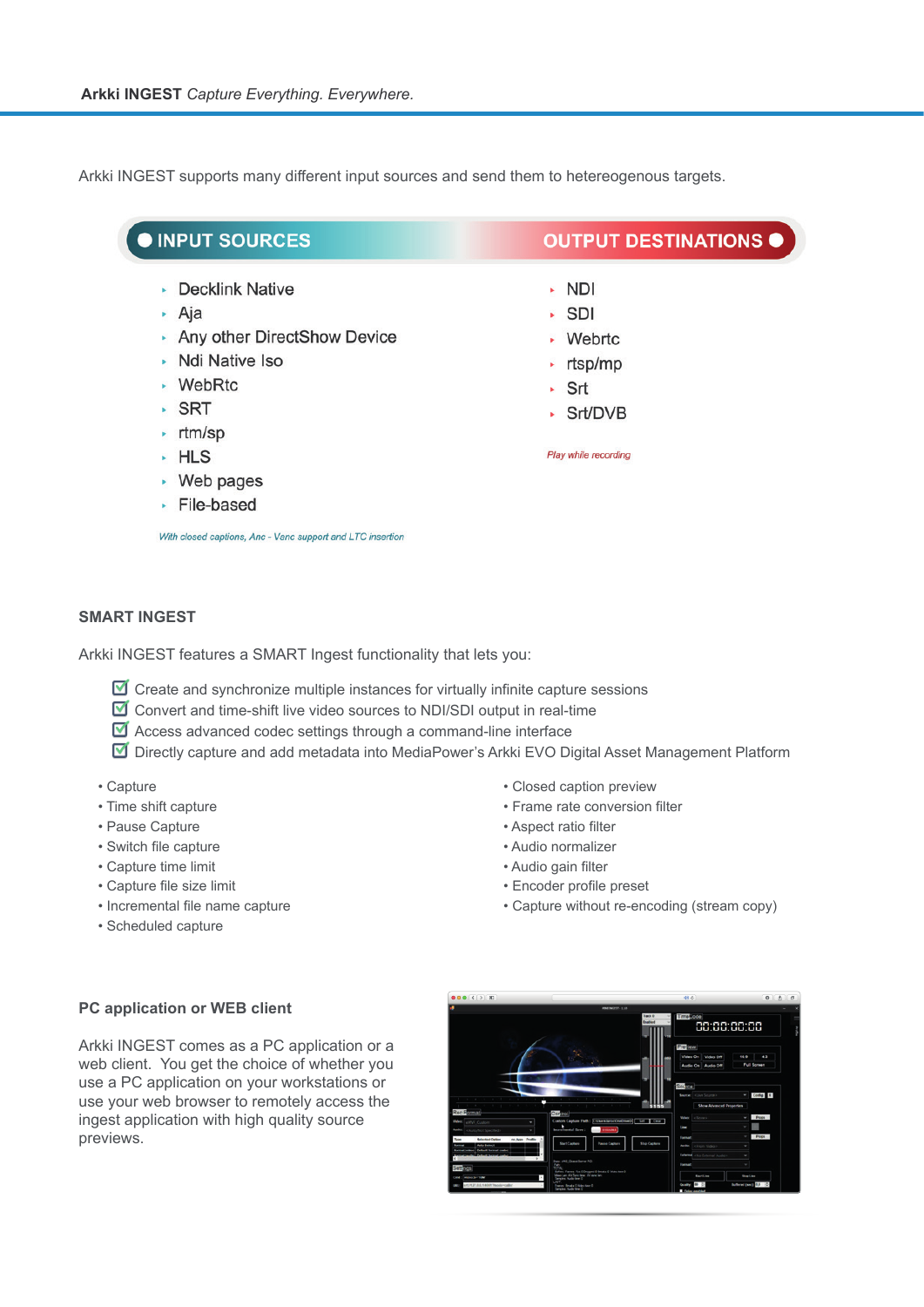#### **Supported Data Containers**

- MPEG Program Stream
- MPEG Transport Stream
- MP4 (MPEG-4 Part 14)
- MOV (QuickTime File Format)
- MOV DNxHD
- XDCAM MPEG IMX (MPEG-4 container)
- MXF (Material eXchange Format)
- MXF D-10 (Material eXchange Format D-10 Mapping)
- GXF (General eXchange Format)
- DV (Digital Video)
- DVD Video (VOB-Files)

#### **Advanced Stream Capture Features**

- RTMP Streaming
- UDP Streaming
- DVB Compatible Streaming
- SRT Secure Reliable Transport
- SRT Secure Reliable Tranport (DVB Compatible)

#### **Supported Video Codecs**

- Uncompressed 4:2:2 8bit
- Uncompressed 4:2:2 10bit
- DV Video / DVCPRO-HD
- Intel QuickSync H.264 Encoder
- Intel QuickSync SW H.264 Encoder
- Intel QuickSync HW H.264 Encoder
- NVIDIA NVEnc H.264 Encoder
- NVIDIA NVEnc H.264 Lossless Encoder
- NVIDIA NVEnc H.265 (HEVC) Encoder
- CUDA H.264 Video Encoder
- Cisco libopenh264 H.264/MPEG-4 AVC Encoder
- libx264 H.264 / AVC / MPEG-4 AVC / MPEG-4 part 10
- Intel QuickSync HEVC Encoder, x265 H.265/HEVC
- FLV / Sorenson Spark / Sorenson H.263 (Flash Video)

#### **Supported Audio Codecs**

- General Audio Attributes
- AAC (Advanced Audio Coding)
- ATSC A/52A (AC-3)
- ALAC (Apple Lossless Audio Codec)
- ATSC A/52 E-AC-3
- FLAC (Free Lossless Audio Codec)
- MP2 (MPEG audio layer 2)
- Ogg Vorbis
- ADPCM IMA QuickTime
- ASF (Advanced / Active Streaming Format)
- iPod MP4 (MPEG-4 Part 14)
- AVI (Audio Video Interleaved)
- MKV (Matroska)
- WebM
- Image Sequence
- MP3 (MPEG audio layer 3)
- AC3 (AC3 audio files)
- AAC (Advanced Audio Codec)
- WAV (Wave Audio Files)
- Ogg
- RTP (standard)
- RTP (Pro-MPEG)
- RTSP
- IIS Live Smooth Streaming
- HLS Apple Live Streaming
- HuffYUV
- VC-1
- MJPEG (Motion JPEG)
- MPEG-1 Video
- FFV1
- MPEG-2 Video,
- MPEG-4 part 2 Video
- Apple ProRes
- Windows Media Video 8
- OpenJPEG JPEG 2000
- Google VP8
- AMD AMF H.264 Encoder
- AMD AMF H.265 (HEVC) Encoder,libvpx VP9
- DNxHD (Digital Nonlinear Extensible High Definition)
- QuickTime Animation (RLE) video
- ADPCM Microsoft
- (Uncompressed) PCM 32-bit floating point little-endian
- (Uncompressed) PCM signed 16-bit little-endian
- (Uncompressed) PCM D-Cinema audio signed 24-bit
- (Uncompressed) PCM signed 24-bit little-endian
- (Uncompressed) PCM signed 32-bit little-endian
- MP3 Lame (MPEG audio layer 3)